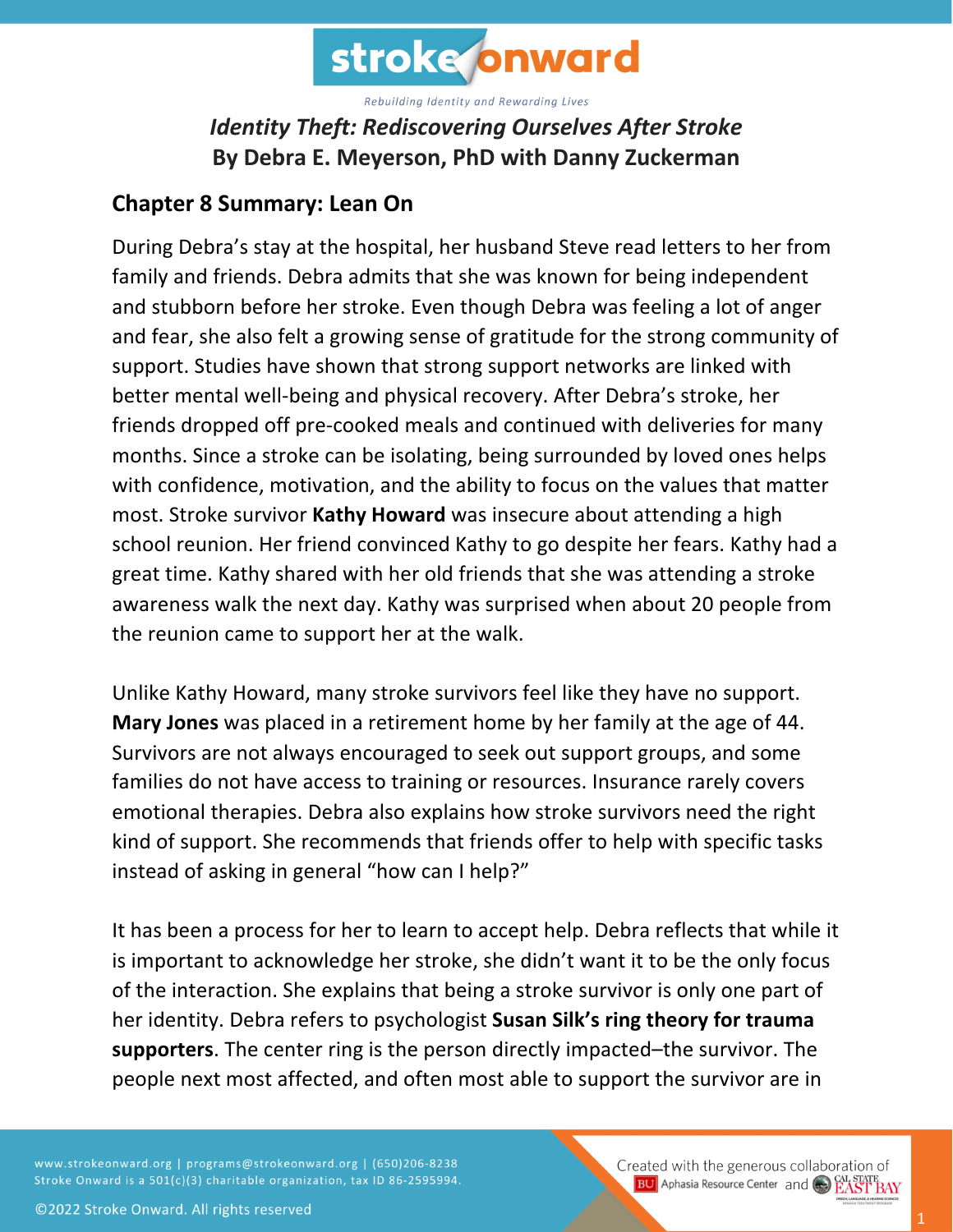

the second ring. In the next ring are the people most able to support those in the second ring. Then you keep drawing bigger rings and writing the names of the next group of people most affected by the loss. Susan suggests, wherever you are in the circle, to "offer comfort in and seek comfort out" for a strong, sustainable support system.

www.strokeonward.org | programs@strokeonward.org | (650)206-8238 Stroke Onward is a 501(c)(3) charitable organization, tax ID 86-2595994.

Created with the generous collaboration of **BU** Aphasia Resource Center and CO EAST BAY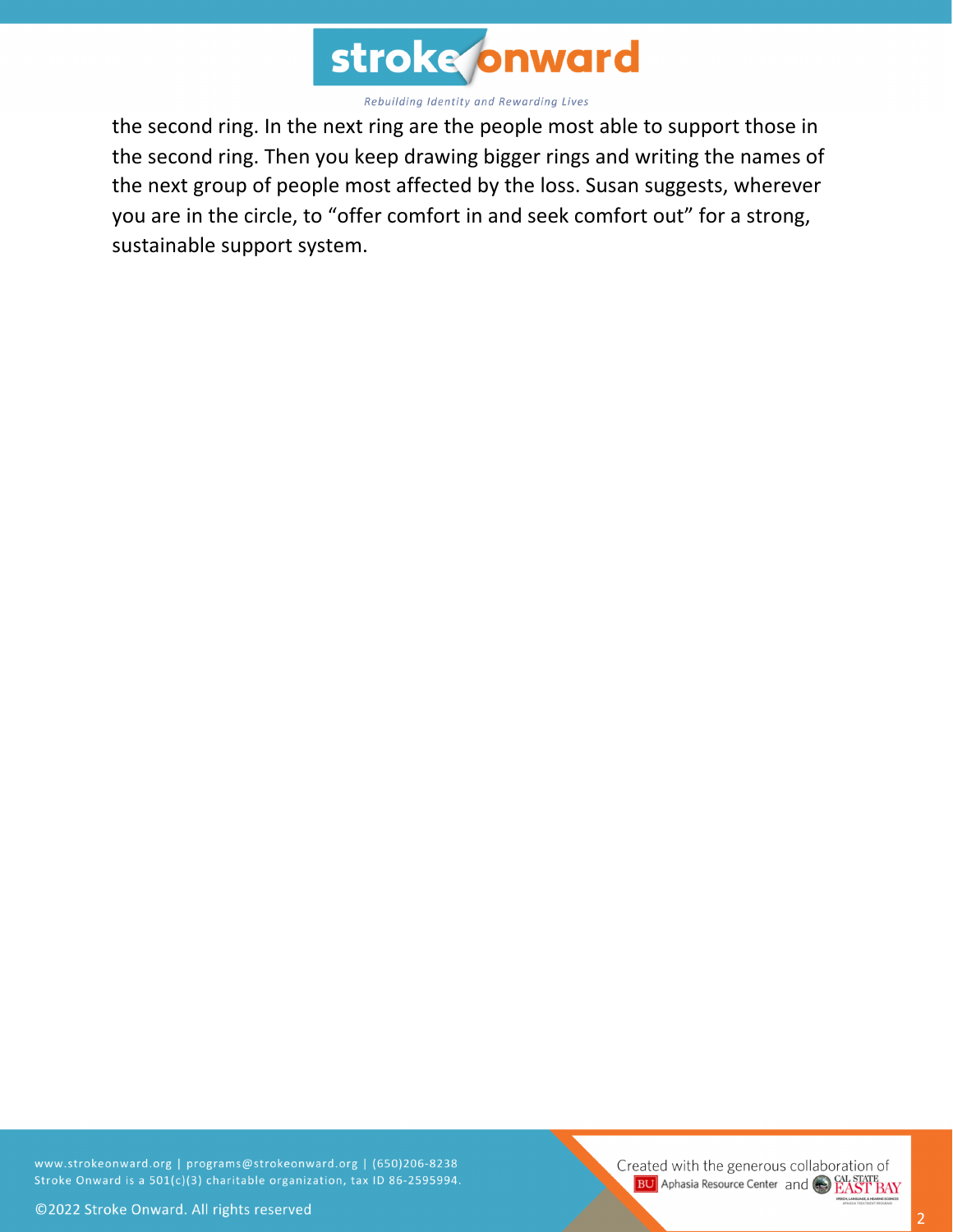

## **Chapter 8 Highlights: Lean On**

- **1.** Debra's husband Steve continues to read supportive comments and letters from friends and family to Debra while she is in the hospital. Her support network strengthened Debra's determination to keep pushing forward.
- **2.** Debra realized that although she felt a lot of anger and fear at first, her life is what it is today because of her support system. Studies find that social support has a positive impact on our psychological well-being and physical health.
- **3.** These networks can help with everyday tasks which allows the stroke survivor to focus on recovery. It also helps the family. For example, one of Debra's closest friends, Kim, organized a food team. They dropped off precooked meals. Many of these friends continued deliveries for months after Debra's stroke.
- **4.** Debra talks about stroke survivor **Kathy Howard**, who felt insecure about her disabilities and did not want to attend a high school reunion. A close friend persuaded her to go. Kathy ended up having a great time.
- **5.** She told her old friends that she was attending a stroke awareness walk the next day. She was surprised when many people from the reunion came to support her at the walk. Kathy's friends provided a supportive and encouraging environment for her.
- **6.** Debra admits that it is hard to accept help when you are used to being independent. Embracing help did not come naturally. She wanted to do as much as possible on her own. Over time, she came to feel gratitude for being able to lean on a strong network.

www.strokeonward.org | programs@strokeonward.org | (650)206-8238 Stroke Onward is a 501(c)(3) charitable organization, tax ID 86-2595994. Created with the generous collaboration of **BU** Aphasia Resource Center and **CAL STATE**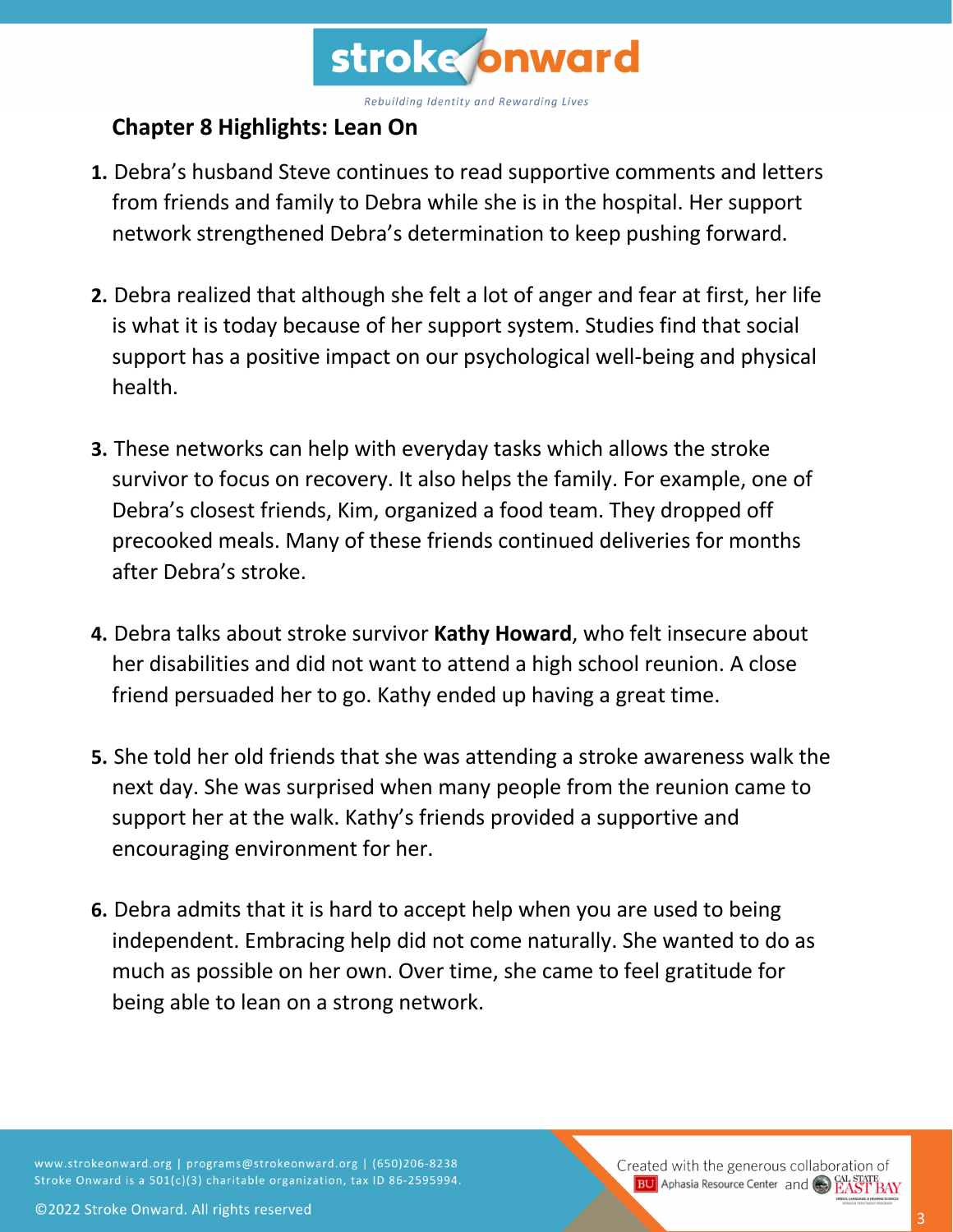

- **7.** Debra shares that after her stroke, she felt embarrassed and a burden at times. She notes other stroke survivors often experience similar feelings. Once Debra opened up and overcame her fears, she noticed how ready people were to help her and she could accept their support. She realized that life with a strong support network was beneficial.
- **8.** Organizational behavior faculty and graduate students from around the country attend "May Meaning Meetings." These meetings focus on how to make a difference through meaning, and Debra loved to attend before her stroke. The 2014 May Meaning Meeting was the first academic event she attended after her stroke.
- **9.** She used her "Lucky to Be Alive" speech and added a section on the book idea. Those who attended pushed her to commit to the book project and helped her find more meaning in her poststroke self.
- **10.** Unlike Kathy Howard, **Mary Jones** was one of the stroke survivors who did not have a strong support system. After her husband divorced her, Mary's family placed her in a retirement home at the age of 44.
- **11.** Debra points out that many U.S. stroke survivors also feel they have little or no support. Unfortunately, survivors are often not encouraged to seek out support groups. Families also have little access to training or resources to help support the stroke survivor.
- **12.** Debra has leaned on her support network for 8 years. She has learned what makes support effective. Friends who ignored the situation made her feel isolated. Debra explains that it is important to acknowledge the stroke, but to not make the interaction completely about the stroke. Being a stroke survivor is only one part of her identity.

www.strokeonward.org | programs@strokeonward.org | (650)206-8238 Stroke Onward is a 501(c)(3) charitable organization, tax ID 86-2595994. Created with the generous collaboration of **BU** Aphasia Resource Center and **CAL STATE**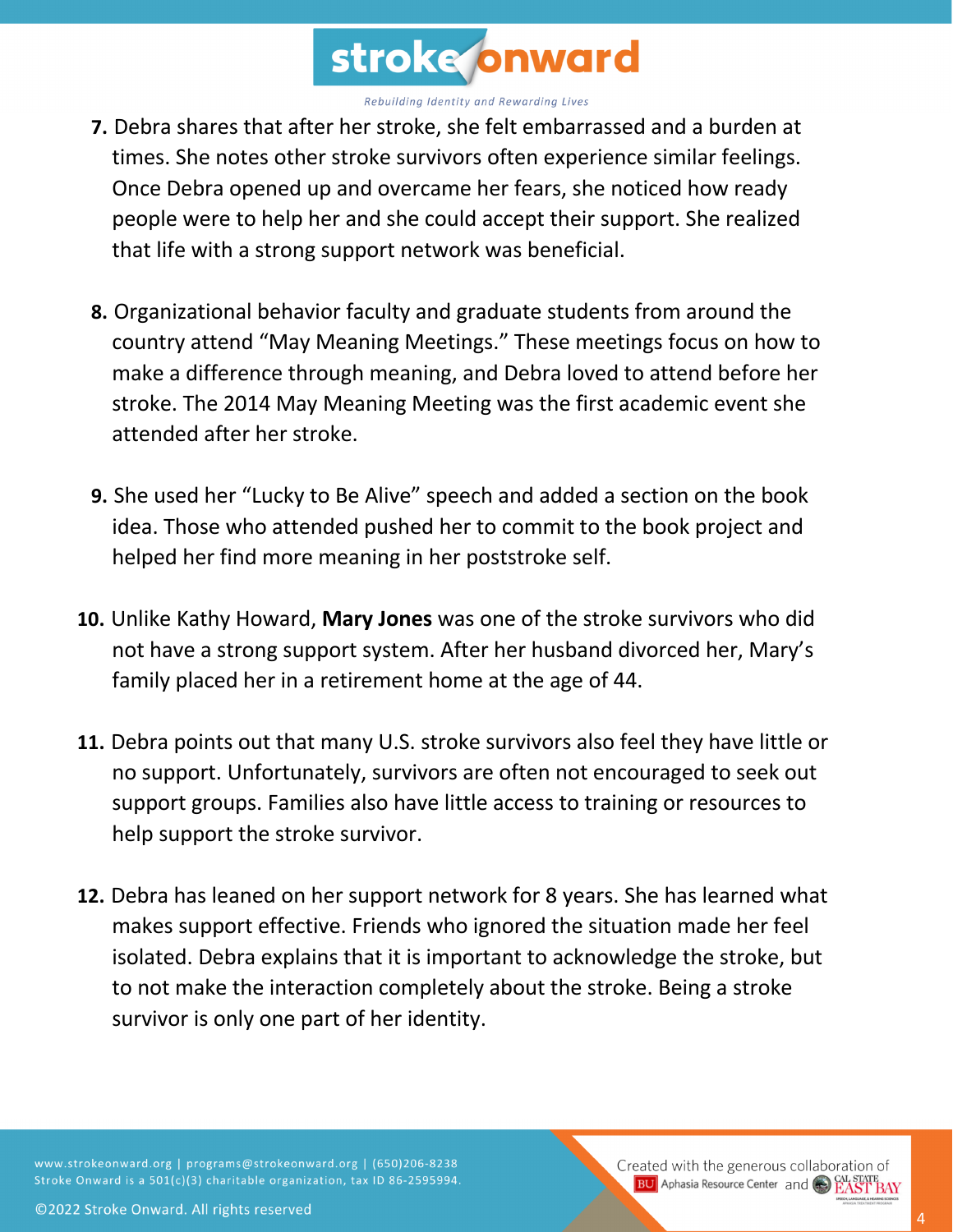

- **13.** Debra points out friends mean well, but do not always know how to help. She advises offering to do a specific task rather than asking in general what you can do to help. Debra explains that this saves the stroke survivor energy and the discomfort of making a response. For example, their friend Kevin said he would just install a left-side handrail for their stairs after confirming it would help with Debra's return from the hospital.
- **14.** It is common for social networks to fade over time and become smaller. Psychologist **Susan Silk** developed a **ring theory for trauma supporters** to keep a sustainable support system. The center ring is the person directly impacted–the survivor. The people next most affected, and often most able to support the survivor are in the second ring. In the next ring are the people most able to support those in the second ring. Susan suggests, "Wherever you are in the circle, offer comfort in and seek comfort out."
- **15.** When there is not a strong enough support system, people may need to take the situation into their own hands. Mary, for example, moved herself out of the retirement home and into her own apartment. She then found herself a strong support system in a church in St. Louis. Mary has moved up to higher needs in Maslow's pyramid. She can now build a true sense of belonging in her chosen community.
- **16.** Recovery from stroke is a long journey. Debra shows her gratitude for the overwhelming amount of support she and her family have received from both friends and family.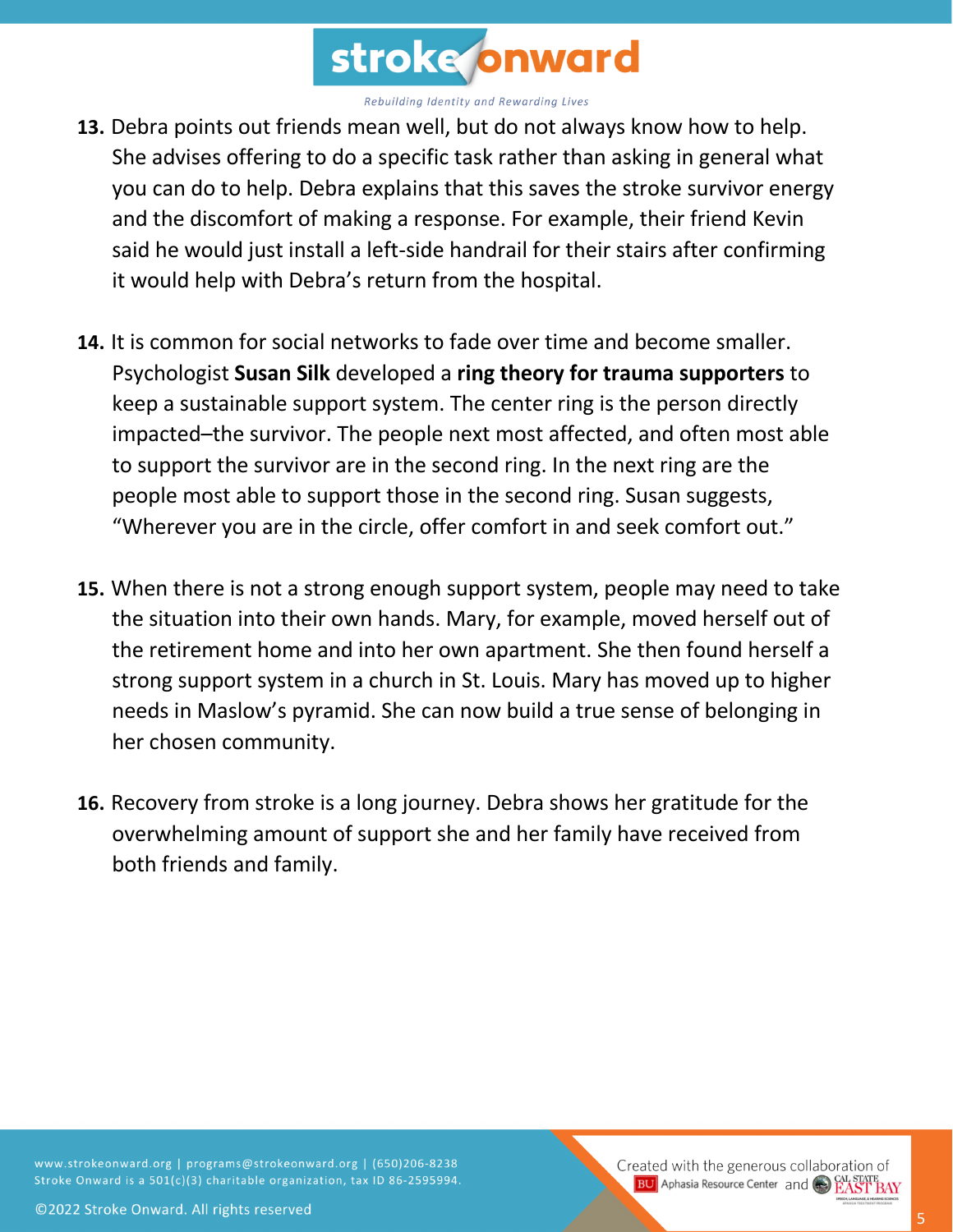

## **Chapter 8 Points for Reflection: Lean On**

**1.** Mary Jones had to take her situation into her own hands and help herself because she did not have a strong support system. Did you ever have to **fight for yourself** to get **better resources** or **support**?

| Not at all | Occasionally                                                                                                                                                                                                             | Frequently |
|------------|--------------------------------------------------------------------------------------------------------------------------------------------------------------------------------------------------------------------------|------------|
|            | 2. Kathy Howard at first felt insecure about going to reunions and seeing<br>other people because of her <b>post-stroke disabilities</b> . Have you felt<br>insecure about people seeing you after your stroke happened? |            |
| Not at all | Occasionally                                                                                                                                                                                                             | Frequently |

3.Despite her fears, Kathy had a great time at her reunion. Have you ever felt **unsure about joining** an event, but realized afterwards that it was a **good idea that you tried it**?

| <b>Disagree</b> |  |  | Somewhat Agree       |  |  |  | <b>Strongly Agree</b> |  |  |  |
|-----------------|--|--|----------------------|--|--|--|-----------------------|--|--|--|
|                 |  |  | 1 2 3 4 5 6 7 8 9 10 |  |  |  |                       |  |  |  |

**4.** Debra also mentions that many families **lack** the necessary **resources** and **training** to **efficiently support** a **stroke survivor**. How much **training or resources** did **your families, carepartners, or caregivers receive** after you had your stroke?

| <b>Nothing</b> | Some, |  |  |            |  |  | A lot; |        |  |
|----------------|-------|--|--|------------|--|--|--------|--------|--|
|                |       |  |  | not enough |  |  |        | enough |  |
|                |       |  |  |            |  |  |        |        |  |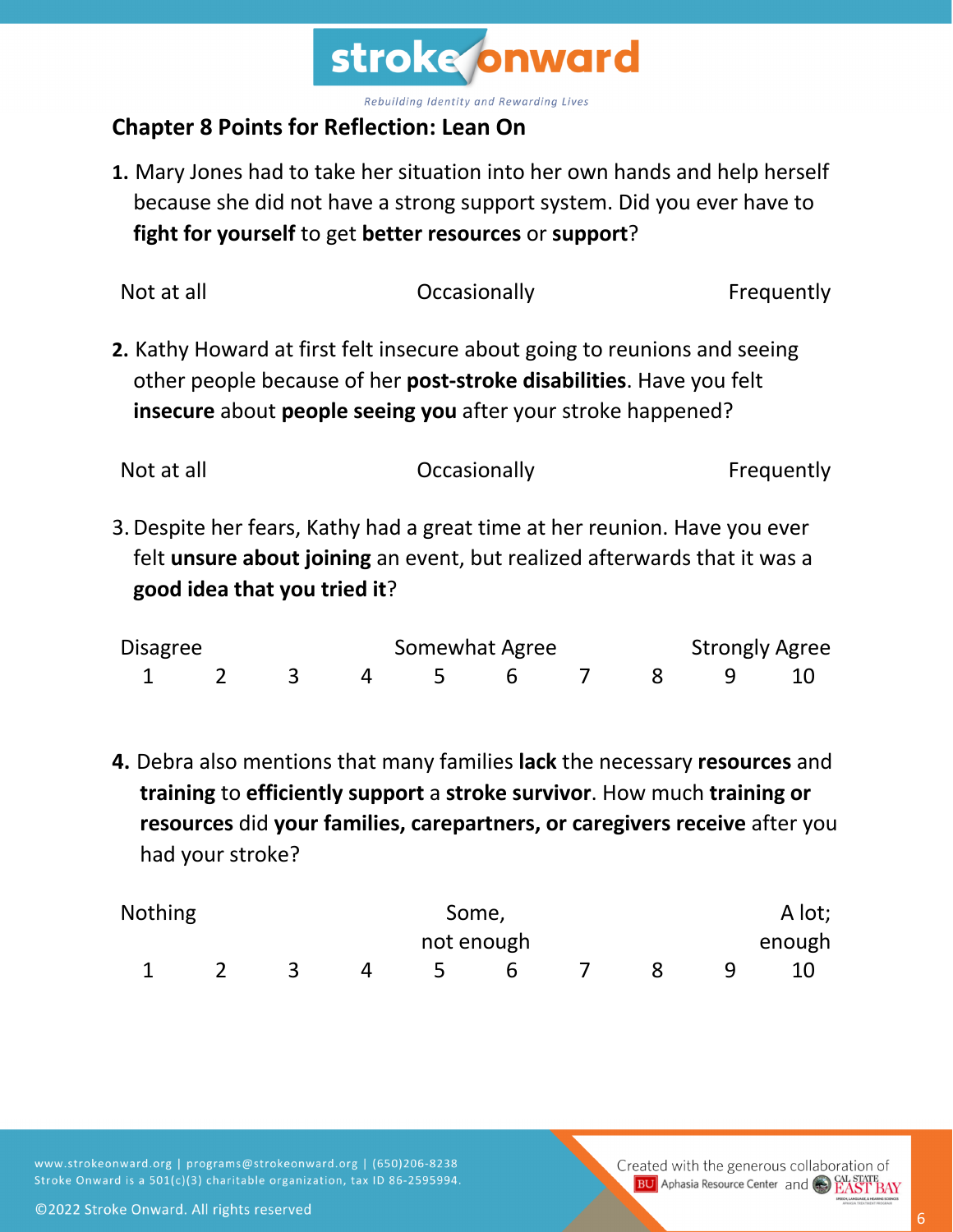

**5.** Debra notes that some people either make the situation **all about** the stroke or **completely ignore it**.

Have you felt that people you know have acted like one of these **extreme sides**, either **ignoring it** or making the situation **all about** the stroke?

Not at all **C** Occasionally **C** Prequently

- **6.** Debra explains that making specific suggestions on how to help is **better** than asking a stroke survivor "What can I do to help?". What are some **concrete ways** people have helped you after your stroke?
- **7.** When Steve would read Debra all the **supportive messages** from family and friends, Debra became **more determined and enthusiastic** to push through, especially immediately after her stroke. What **helped you** get through those **first few months** of your stroke?
- **8.** Debra points out that stroke survivors are often **not encouraged** to seek out **support groups**. How and when did you get connected to a stroke group? What was your experience like? What were the benefits for you or your family?